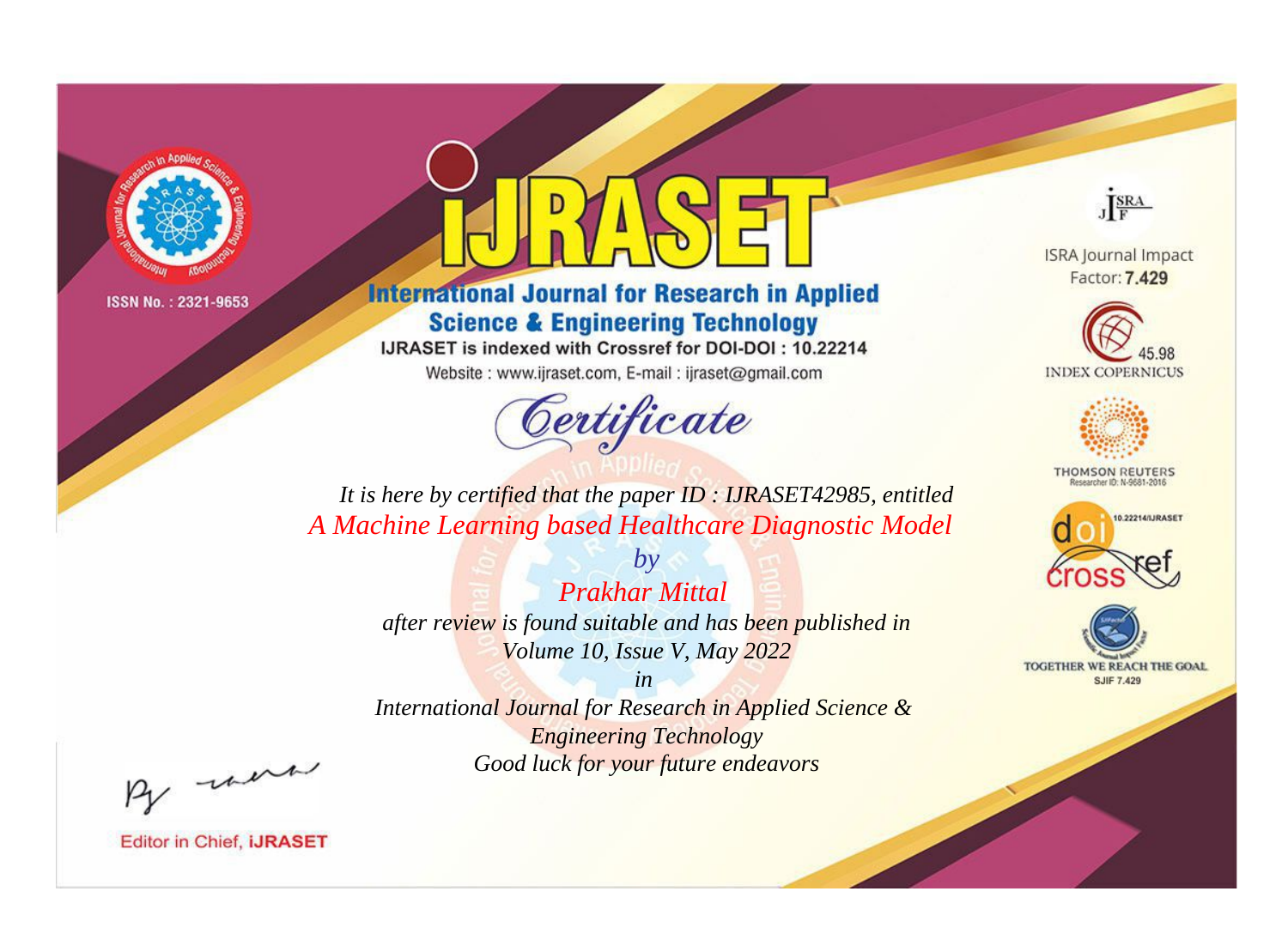

# **International Journal for Research in Applied Science & Engineering Technology**

IJRASET is indexed with Crossref for DOI-DOI: 10.22214

Website: www.ijraset.com, E-mail: ijraset@gmail.com



JERA

**ISRA Journal Impact** Factor: 7.429





**THOMSON REUTERS** 



TOGETHER WE REACH THE GOAL **SJIF 7.429** 

*It is here by certified that the paper ID : IJRASET42985, entitled A Machine Learning based Healthcare Diagnostic Model*

> *by Udit Parasher after review is found suitable and has been published in Volume 10, Issue V, May 2022*

> > *in*

*International Journal for Research in Applied Science & Engineering Technology Good luck for your future endeavors*

By morn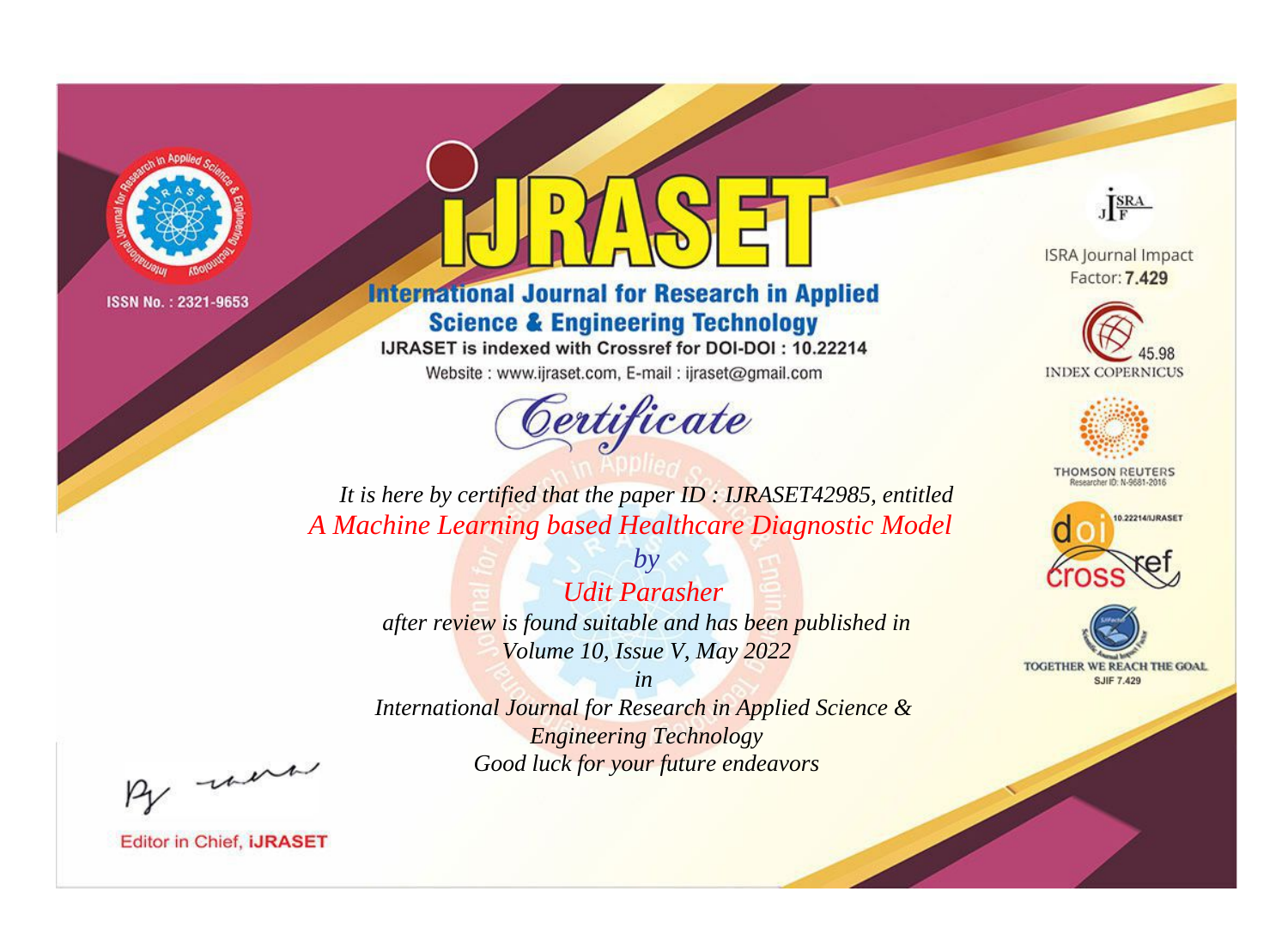

# **International Journal for Research in Applied Science & Engineering Technology**

IJRASET is indexed with Crossref for DOI-DOI: 10.22214

Website: www.ijraset.com, E-mail: ijraset@gmail.com



JERA

**ISRA Journal Impact** Factor: 7.429





**THOMSON REUTERS** 



TOGETHER WE REACH THE GOAL **SJIF 7.429** 

*It is here by certified that the paper ID : IJRASET42985, entitled A Machine Learning based Healthcare Diagnostic Model*

> *by Ruhi Khanna after review is found suitable and has been published in Volume 10, Issue V, May 2022*

> > *in*

*International Journal for Research in Applied Science & Engineering Technology Good luck for your future endeavors*

By morn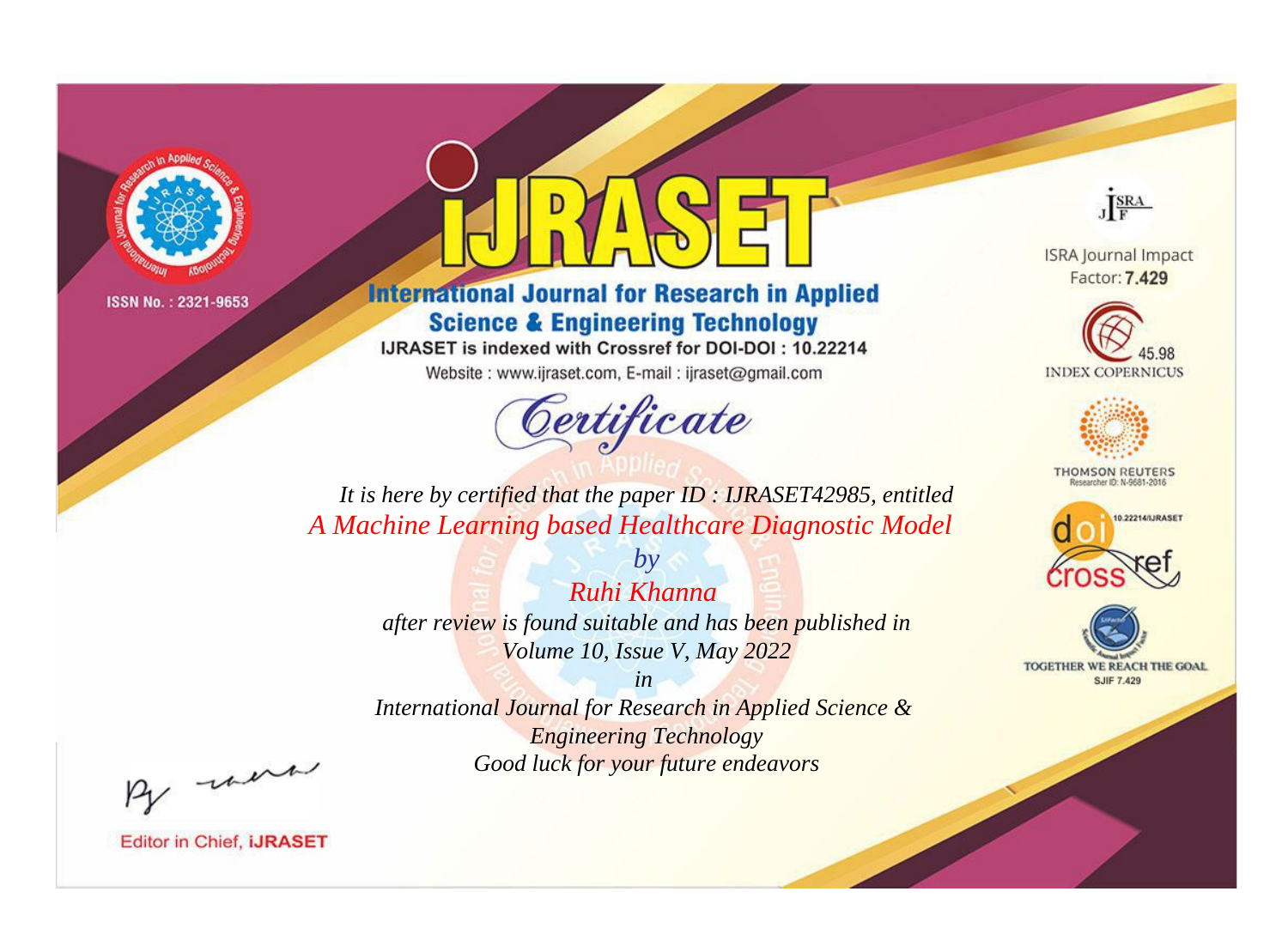

# **International Journal for Research in Applied Science & Engineering Technology**

IJRASET is indexed with Crossref for DOI-DOI: 10.22214

Website: www.ijraset.com, E-mail: ijraset@gmail.com



JERA

**ISRA Journal Impact** Factor: 7.429





**THOMSON REUTERS** 



TOGETHER WE REACH THE GOAL **SJIF 7.429** 

*It is here by certified that the paper ID : IJRASET42985, entitled A Machine Learning based Healthcare Diagnostic Model*

> *by Parv Yadav after review is found suitable and has been published in Volume 10, Issue V, May 2022*

> > *in*

*International Journal for Research in Applied Science & Engineering Technology Good luck for your future endeavors*

By morn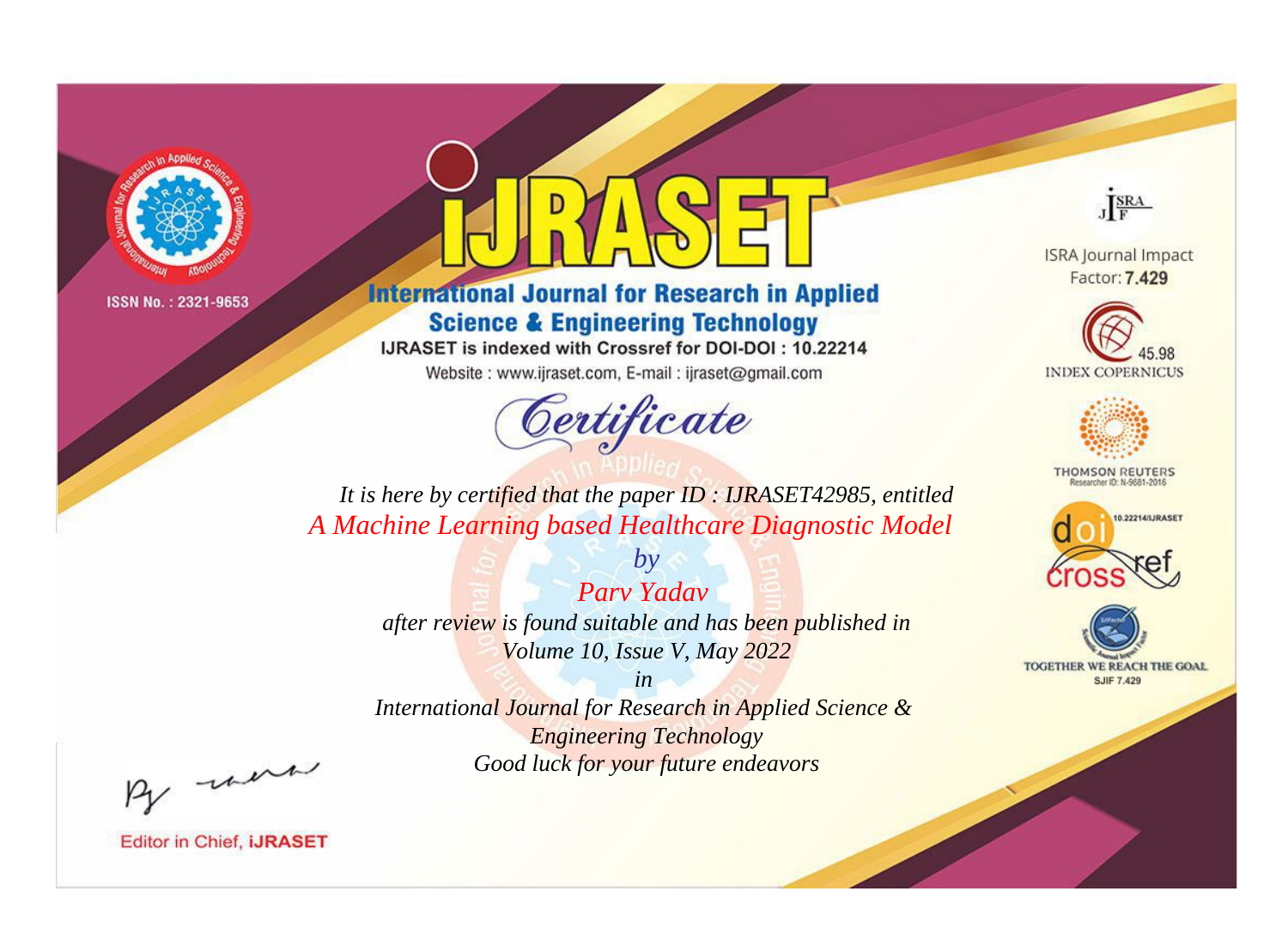

# **International Journal for Research in Applied Science & Engineering Technology**

IJRASET is indexed with Crossref for DOI-DOI: 10.22214

Website: www.ijraset.com, E-mail: ijraset@gmail.com



JERA

**ISRA Journal Impact** Factor: 7.429





**THOMSON REUTERS** 



TOGETHER WE REACH THE GOAL **SJIF 7.429** 

*It is here by certified that the paper ID : IJRASET42985, entitled A Machine Learning based Healthcare Diagnostic Model*

> *Sunil Kumar after review is found suitable and has been published in Volume 10, Issue V, May 2022*

*by*

*in* 

*International Journal for Research in Applied Science & Engineering Technology Good luck for your future endeavors*

By morn